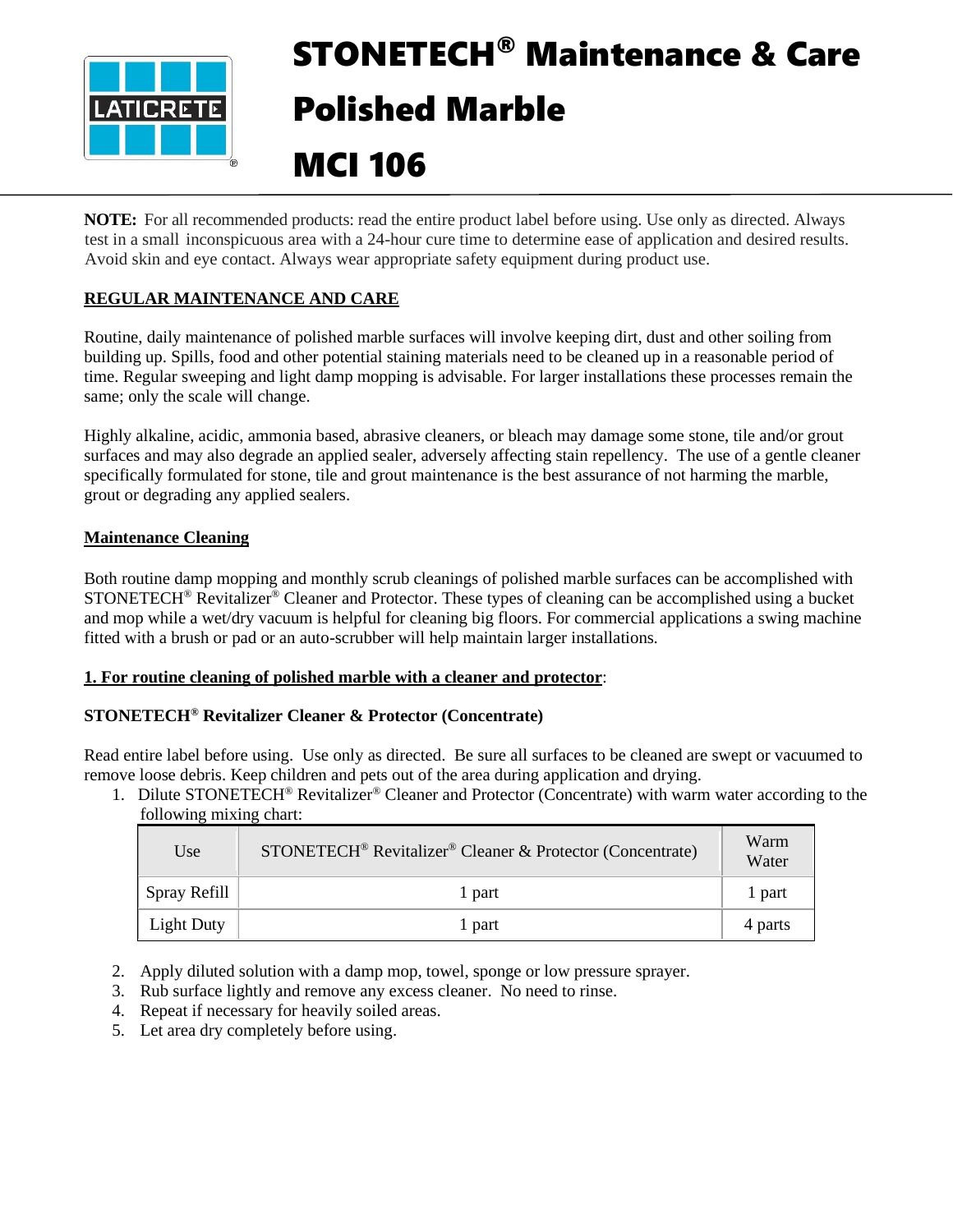#### **STONETECH® Revitalizer Cleaner and Protector (Ready-To-Use)**

Read entire label before using. Use only as directed. Be sure all surfaces to be cleaned are swept or vacuumed to remove loose debris. Keep children and pets out of the area during application and drying.

- 1. To refill 24 oz. (709 mL) spray bottle, use a funnel.
- 2. Spray or pour directly onto soiled area.
- 3. Wipe clean with a dry towel, lint free cloth or sponge. No need to rinse.
- 4. Repeat for heavily soiled areas using a non-abrasive scrubbing pad.
- 5. Wipe clean with a dry towel.

Refer to DS [212.0](https://cdn.laticrete.com/~/media/product-documents/product-data-sheets/ds-212.ashx) for more information.

#### **2. For routine cleaning of polished marble with a cleaner**

#### **STONETECH Stone & Tile Cleaner (Concentrate)**

Read entire label before using. Use only as directed. Be sure surfaces to be cleaned are swept or vacuumed to remove loose debris. Avoid skin and eye contact with product. Wear protective eyewear and gloves when handling concentrate. Keep children and pets out of the area during application and drying.

1. Dilute STONETECH® Stone & Tile Cleaner (Concentrate) with warm water according to the following mixing chart:

| Use               | STONETECH <sup>®</sup> Stone & Tile Cleaner (Concentrate) | Warm Water |  |
|-------------------|-----------------------------------------------------------|------------|--|
| Light Duty        | l part                                                    | 64 parts   |  |
| <b>Heavy Duty</b> | l part                                                    | 32 parts   |  |

- 2. Apply mixed solution with a damp mop, sponge or appropriate professional cleaning equipment.
- 3. Clean entire area with mop, changing cleaning solution often to ensure that soil is not redeposited. Wipe or rinse cleaned area.
- 4. Let area dry completely before using.

# **STONETECH Stone & Tile Cleaner (Ready-To-Use)**

Read entire label before using. Use only as directed. Be sure surfaces to be cleaned are swept or vacuumed to remove loose debris. Avoid skin and eye contact with product. Wear protective eyewear and gloves when handling concentrate. Keep children and pets out of the area during application and drying.

- 1. Spray or pour directly onto soiled area.
- 2. Wipe clean with a dry towel, lint free cloth or sponge. No need to rinse.
- 3. Repeat for heavily soiled areas using a non-abrasive scrubbing pad.
- 4. Wipe clean with a dry towel.

Refer to **DS 211.0** for more information.

#### **For a brilliant shine on countertops and vanities:**

#### **STONETECH Polish**

Read entire label before using. Use only as directed. Always test in a small inconspicuous area to determine that the desired results will be achieved. Make sure surface is clean, dry and free of waxes and coatings.

- 1. Spray a light coat of STONETECH Polish over the entire surface.
- 2. Spread evenly with a clean cloth.
- 3. Buff until there is no visible liquid and a high shine appears.

**Note:** STONETECH Polish is not intended for floors as it may create a slipping hazard. It is not a restorative process for worn or damaged marble surfaces.

Please refer to **DS** 216.5 for more information.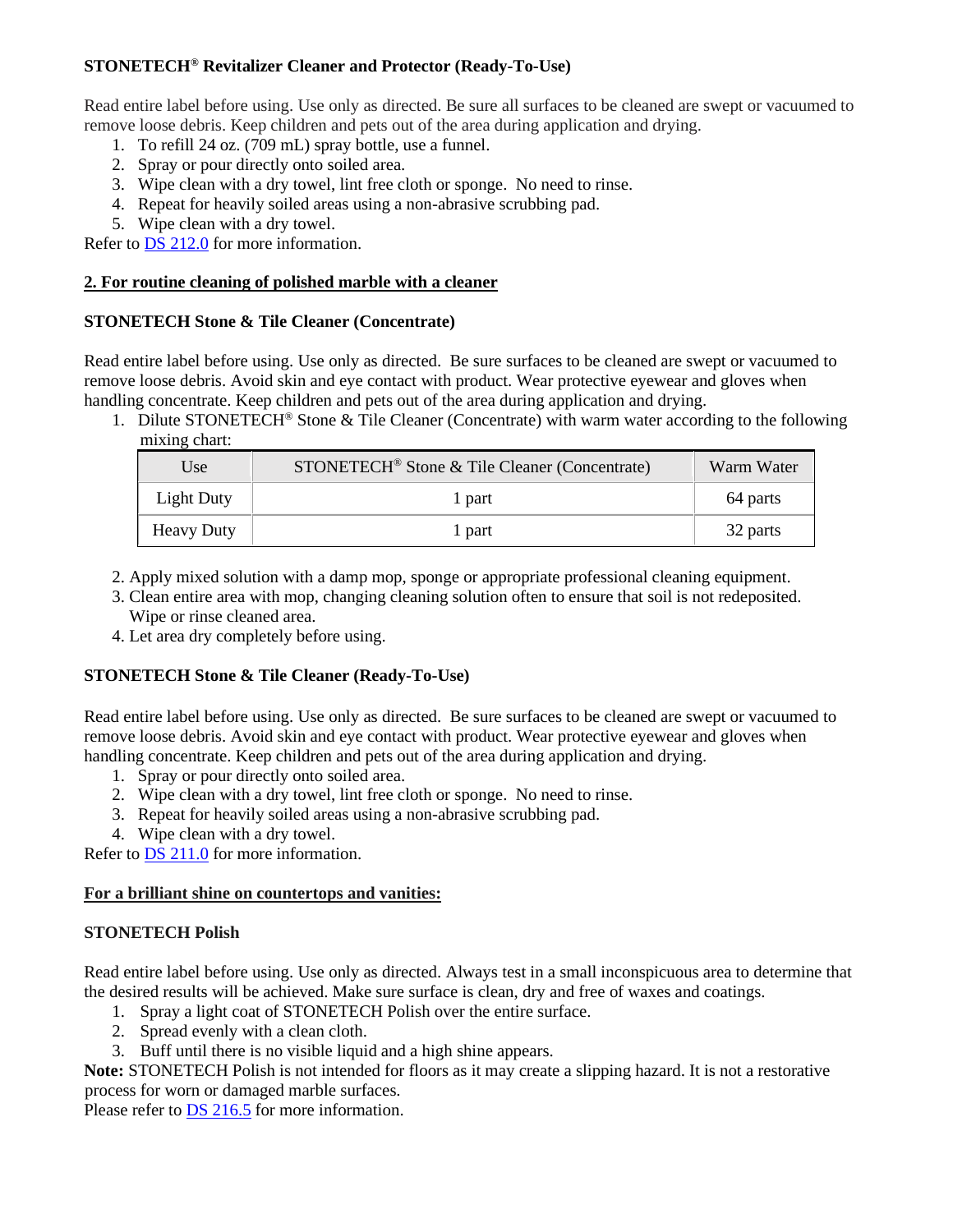# **NEW INSTALLATION PRE-GROUT TREATMENT**

#### **Grouting cleanup is often easier when the stone is sealed prior to grouting. Light colored or porous polished marbles are susceptible to grout staining and may benefit from sealing prior to grouting.**

A simple water test can be performed to identify if the tile is porous. If the marble darkens after applying water to the stone surface and waiting for 5 minutes, the tile is absorbent and applying a sealer prior to grouting may aid in clean up after grouting. On a polished marble tile that does darken with water a single application of sealer is generally sufficient as a pre-grouting treatment.

#### **For a pre-grout sealer for polished marble:**

# **STONETECH® Heavy Duty Sealer**

#### **Pre-Grout Sealer Application**

Read entire label before using. Use only as directed. Always test in a small inconspicuous area with a 24-hour cure time to determine ease of application and desired results. Make sure surface is clean and free of waxes and coatings. STONETECH® Heavy Duty Sealer may be applied to damp surfaces one hour after standing water has been removed. Surface temperature should be between 50°F - 80°F (10°C - 26°C). Ensure that the area is wellventilated during application and until the surface is dry. Keep children and pets out of the area until treated surface is dry.

- 1. Ensure cap is closed and sealed, and shake well before use.
- 2. Mask off surfaces not intended to be treated.
- 3. Liberally apply an even coat of STONETECH Heavy Duty Sealer using a paint pad, roller, brush or lowpressure sprayer.
- 4. Allow sealer to penetrate the surface for 10-15 minutes. During this time, keep the surface wet with sealer, adding more sealer as needed. DO NOT ALLOW SEALER TO COMPLETELY DRY ON THE SURFACE.
- 5. Thoroughly wipe dry the entire surface with clean absorbent towels.
- 6. A second coat may be needed for porous, absorbent surfaces. If a second coat is required, it should be applied within 30-40 minutes from the initial application as directed in steps 3-5.
- 7. Allow sealer to cure for 24 hours prior to grouting.
- 8. Clean tools used during application with water.

Refer to [DS 279.0](https://cdn.laticrete.com/~/media/product-documents/product-data-sheets/ds-279.ashx) for more information.

#### **RESTORATIVE DEEP CLEANING**

#### **Stone, tile and grout installations can become heavily soiled over time. Restorative cleaning processes will help return these surfaces to a more acceptable appearance.**

The following restorative surface cleaning processes are done in preparation for resealing or for specialized surface cleaning circumstances. These cleaning processes should not damage the polished marble surface. However, these types of heavy duty cleaning methods may degrade or strip many sealers from the application.

Depending on the type of soiling or staining, select one of the following options: **For cleaning grease, oil, dirt, dry soil, or to prepare for resealing:**

#### **STONETECH KlenzAll™ Cleaner (Concentrate)**

Read entire label before using. Use only as directed. Always test in a small inconspicuous area to determine ease of use and desired results. Be sure all surfaces to be cleaned are swept or vacuumed to remove loose debris. Avoid skin and eye contact with product. Wear protective eyewear, gloves, long sleeves, and long pants while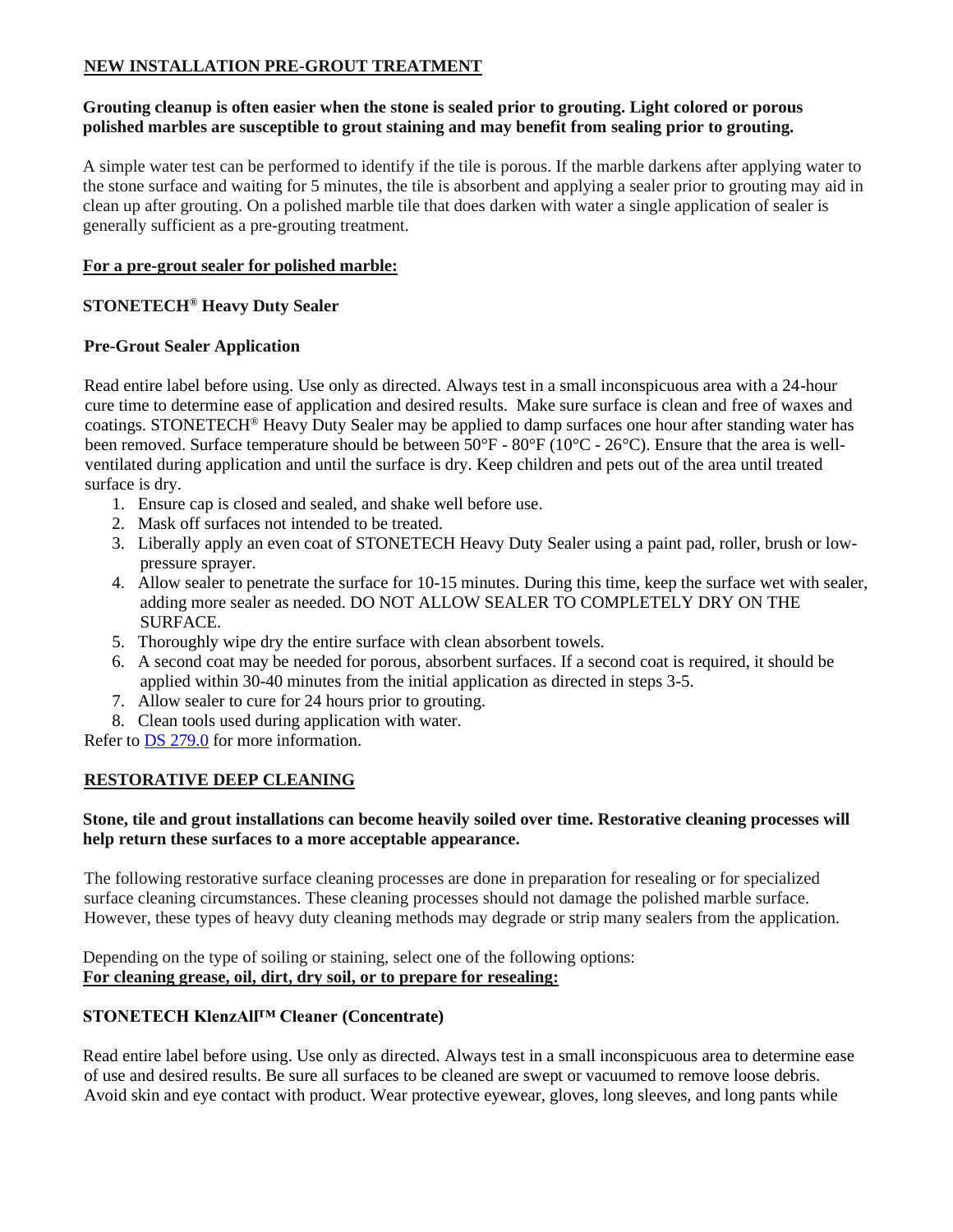handling concentrate. Ensure work area is well-ventilated during application and until surface is dry. Keep children and pets out of the area during application and drying.

The following is a restorative surface cleaning process which is done in preparation for resealing or for specialized surface cleaning circumstances. This process should not damage the stone surface, however, this type of heavy duty cleaning will degrade or strip many sealers from the application.

1. Dilute concentrated STONETECH® KlenzAll™ Cleaner with warm water according to the following mixing chart:

| Use               | STONETECH <sup>®</sup> KlenzAll <sup>TM</sup> Cleaner (Concentrate) | Warm Water |  |
|-------------------|---------------------------------------------------------------------|------------|--|
| Light Duty        | part                                                                | 8 parts    |  |
| Medium Duty       | part                                                                | 4 parts    |  |
| <b>Heavy Duty</b> | part                                                                | 2 parts    |  |

- 2. Apply mixed solution with a mop, clean cloth or low-pressure sprayer. Avoid applying cleaner on unintended surfaces.
- 3. Lightly scrub with a scrub brush or floor machine as needed.
- 4. Remove STONETECH KlenzAll Cleaner using a clean cloth, wet/dry vacuum or damp mop.
- 5. Rinse area well with clean water. Allow area to dry completely.
- 6. Some surfaces may require additional cleaning. If so, repeat steps  $2 5$  above.

7. Reseal cleaned area with an appropriate STONETECH sealer (e.g. STONETECH Heavy Duty Sealer). Refer to data sheet [DS 215.0](https://cdn.laticrete.com/~/media/product-documents/product-data-sheets/ds-215.ashx) for more information.

# **Removal of efflorescence, mineral deposits, and calcium based staining:**

This type of restorative surface cleaning process is typically performed with an acidic cleaning compound. The use of acidic cleaners will damage or affect the surface appearance of polished marbles. Surface refinishing may be required to remove mineral based deposits or stains from a polished marble surface. Consulting a stone restoration professional is recommended.

# **Removal of cement grout hazes, stripping topical coatings, acrylic finishes or heavy waxes:**

# **STONETECH® Epoxy Grout Haze & Coating Stripper**

Read entire label before using. Use only as directed. Test in a small inconspicuous area to determine ease of application and desired results. Be sure all surfaces to be cleaned are swept or vacuumed to remove loose debris. Ensure work area is well-ventilated during application and until surface is dry. Keep children and pets out of the area until surface use resumes. Avoid contact with surfaces not intended to be treated. Avoid applying in direct sunlight. Should not be used in extreme temperatures. Recommended application temperature range is between 50°F - 90°F (10 °C - 32 °C).

- 1. SHAKE WELL BEFORE USING. Do not dilute before applying.
- 2. Wear rubber gloves and eye protection during handling and application to prevent skin and eye contact.
- 3. Liberally apply an even coat of STONETECH Epoxy Grout Haze & Coating Stripper over the required area with a paint brush, mop or paint pad. DO NOT APPLY WITH A SPRAYER. Immediately remove STONETECH Epoxy Grout Haze & Coating Stripper from unintended surfaces with a wet cloth to prevent potential damage to those surfaces.
- 4. Application time will vary depending on type of coating being removed. Approximate application times are as follows: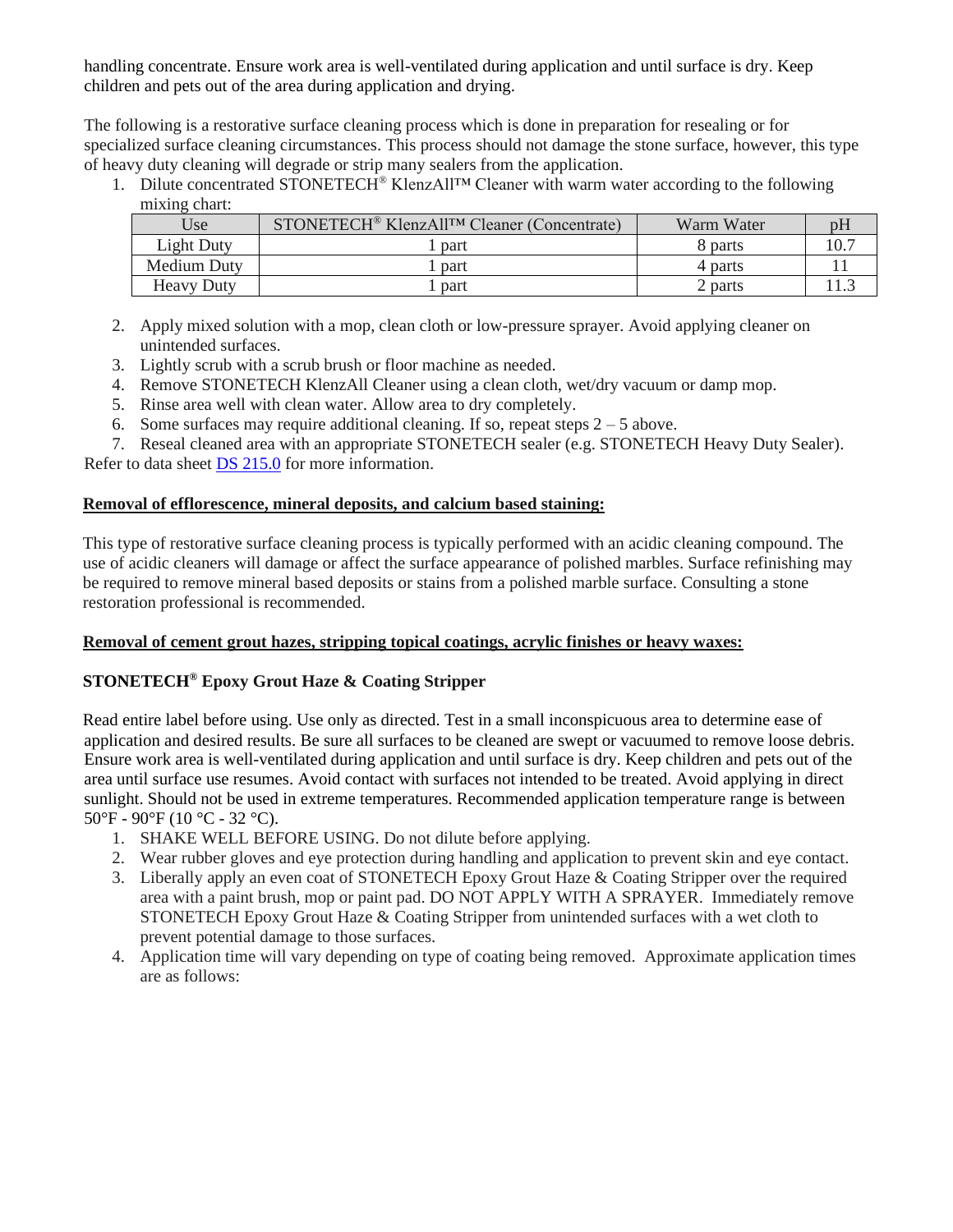| Haze / Coating          | <b>Surface Type</b>               | <b>Age of Haze/Coating</b> |                 |            |
|-------------------------|-----------------------------------|----------------------------|-----------------|------------|
|                         |                                   | 24 Hour                    | 7 Days          | $> 7$ Days |
| <b>Epoxy Grout Haze</b> | Tile                              | $1 - 3$ minutes            | $3 - 5$ minutes | 10 minutes |
| <b>Epoxy Grout Haze</b> | Natural Stone &<br><b>Masonry</b> | $1 - 3$ minutes            | $3 - 5$ minutes | 10 minutes |
| Coatings $*$<br>Tile    |                                   | $1 - 5$ minutes            |                 |            |
| Coatings $*$            | Natural Stone &<br><b>Masonry</b> | $1 - 5$ minutes            |                 | 10 minutes |

- 5. Do not let STONETECH Epoxy Grout Haze & Coating Stripper dry on the surface. If STONETECH Heavy Duty Epoxy Grout Haze & Coating Stripper starts to dry, add additional product to keep surface wet.
- 6. Agitate surface with a nylon scrub brush or pad after testing a small area first to make sure that brush or pad will not scratch the surface. Surface can be wet with water to enable easier removal of coating.
- 7. Wipe up residual STONETECH Epoxy Grout Haze & Coating Stripper Coating Stripper with clean, dry cloth or wet mop. A wet/dry vacuum can be used for larger area.
- 8. Rinse surface well with clean water.
- 9. More than one application may be required, repeat steps 3 through 8 when necessary.
- 10. Surface traffic may begin 2 hours after removal of coating.

Refer to data sheet [DS 116.4](https://cdn.laticrete.com/~/media/product-documents/product-data-sheets/ds1664_stonetech-epoxy-grout-haze-coating-stripper.ashx) for more information.

#### **For spot or small area deep cleaning**:

# **STONETECH DeepKlenz™ Cleaner**

Read entire label before using. Use only as directed. Test in a small inconspicuous area to determine required results. Be sure all surfaces to be cleaned are swept or vacuumed to remove loose debris. Avoid skin and eye contact with product. Wear protective eyewear, gloves, long sleeves, and long pants while handling concentrate. Ensure work area is well-ventilated during application and until surface is dry. Keep children and pets out of the area during application and drying. Recommended application temperature range is between 40°F and 100°F (4°C and 38°C).

- 1. Thoroughly wet surface by directly spraying onto soiled area.
- 2. Allow STONETECH DeepKlenz™ Cleaner to work on the surface for 5-10 minutes. Do NOT allow product to dry on the surface.
- 3. Lightly scrub with a stiff bristle brush to remove the surface contaminants.
- 4. Rinse and wipe surface with clean cloth and warm water. Repeat as needed for heavy soiled areas.
- 5. Reseal cleaned area with an appropriate STONETECH sealer (e.g. STONETECH Heavy Duty Sealer). Refer to [DS 111.2](https://cdn.laticrete.com/~/media/product-documents/product-data-sheets/ds-1112.ashx) for more information.

# **For cleaning and removing soap scum:**

# **STONETECH Soap Scum Remover**

Read entire label before using. Use only as directed. Always test in a small inconspicuous area to determine ease of use and desired results. Be sure surfaces to be cleaned are swept or vacuumed to remove loose debris. Avoid skin and eye contact. Wear protective eyewear and gloves. Keep children and pets out of the area during application and drying.

- 1. Spray STONETECH Soap Scum Remover directly on soiled areas. Avoid applying onto unintended surfaces.
- 2. Wipe surface with clean, dry cloth or scrub with stiff nylon brush as needed.
- 3. Rinse area well with clean water.
- 4. Wipe area dry with clean cloth.
- 5. Repeat as needed for heavily soiled areas.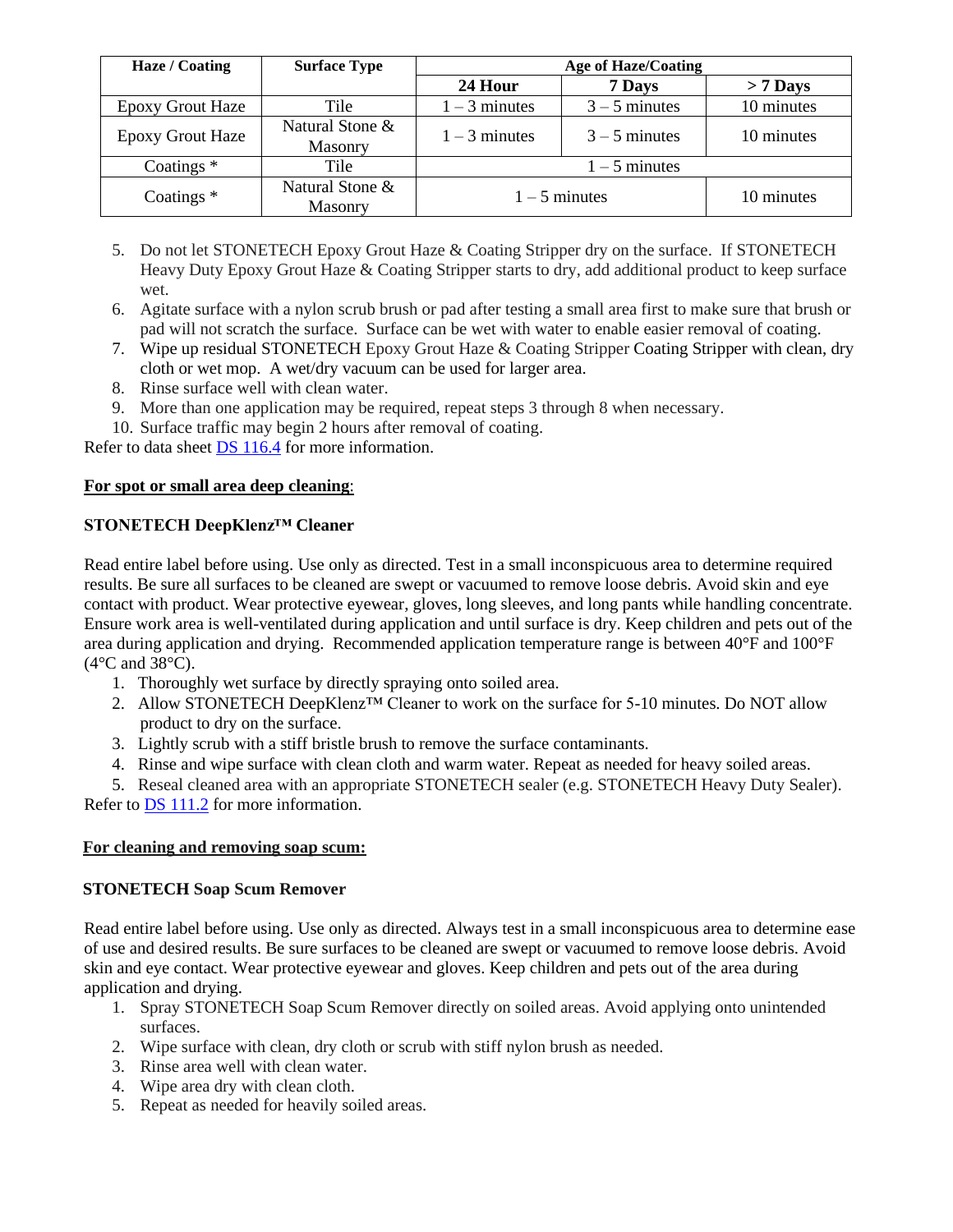Refer to **DS 229.0** for more information.

#### **For cleaning and removing mold and mildew:**

#### **STONETECH® Mold & Mildew Stain Remover**

Read entire label before using. Use only as directed. Always test in a small inconspicuous area to determine ease of use and desired results. Be sure surfaces to be cleaned are swept or vacuumed to remove loose debris. Avoid skin and eye contact. Wear protective eyewear and gloves. Keep children and pets out of the area during application and drying. Do not mix this product with other household cleaners or metals.

- 1. Spray STONETECH Mold & Mildew Stain Remover directly on soiled areas. Avoid applying onto unintended surfaces.
- 2. Clean surface with non-abrasive sponge or stiff nylon brush as needed.
- 3. Rinse area well with clean water.
- 4. Repeat as needed for heavily-soiled areas.

Refer to [DS 219.0](https://cdn.laticrete.com/~/media/product-documents/product-data-sheets/ds-219.ashx) for more information.

#### **For oil stain removal:**

# **STONETECH® Oil Stain Remover**

Read entire label before using. Use only as directed. Always test in a small inconspicuous area to determine that the desired results will be achieved. Make sure surface is clean, dry, and free of waxes and coatings. Ensure that area is well-ventilated and keep children and pets away from the area during application and until surface is clean and dry.

- 1. Using a plastic or wood spatula, stir thoroughly to mix the paste.
- 2. Apply a  $\frac{1}{4}$  (6 mm) thick layer of paste to the stain. Ensure that the paste extends at least 1" 2" (25 50mm) beyond the edge of the stain.
- 3. Do not cover.
- 4. Allow 48 72 hours for STONETECH Oil Stain Remover to dry.
- 5. Using a plastic spatula, remove the dried STONETECH Oil Stain Remover and discard.
- 6. Allow solvent to completely dry from the stone.
- 7. If stain is not completely gone after drying, repeat process.
- 8. Clean up residue and tools with mineral spirits.
- 9. Once the surface is dry, reseal the cleaned area with an appropriate STONETECH sealer (e.g. STONETECH Heavy Duty Sealer).

Refer to [DS 214.0](https://cdn.laticrete.com/~/media/product-documents/product-data-sheets/ds-214.ashx) for more information.

#### **Mechanical Refinishing for Polished Marble**

#### **STONETECH Honing & Polishing Powders**

This refinishing process is designed for scratch, etch and wear pattern removal and will restore the stone's surface to a uniform finish and shine. Depending on the severity of the wear or damage to the stone use, in succession, one or more of the grit levels (180/280/400/600/800) of the STONETECH Honing Powders bringing the stone up to an even, uniform 800 grit finish. After the honing steps, follow with the STONETECH Polishing Powder to create the final shine.

Refinishing requires using a hand-held low speed sander/polisher or an orbital sander for counters, walls or floor edges. For floors use a weighted 175 rpm floor machine (130 - 140 lb [59.1 – 63.6]). Hand machines and floor machines need to be fitted with a natural hair pad or a white nylon polishing pad.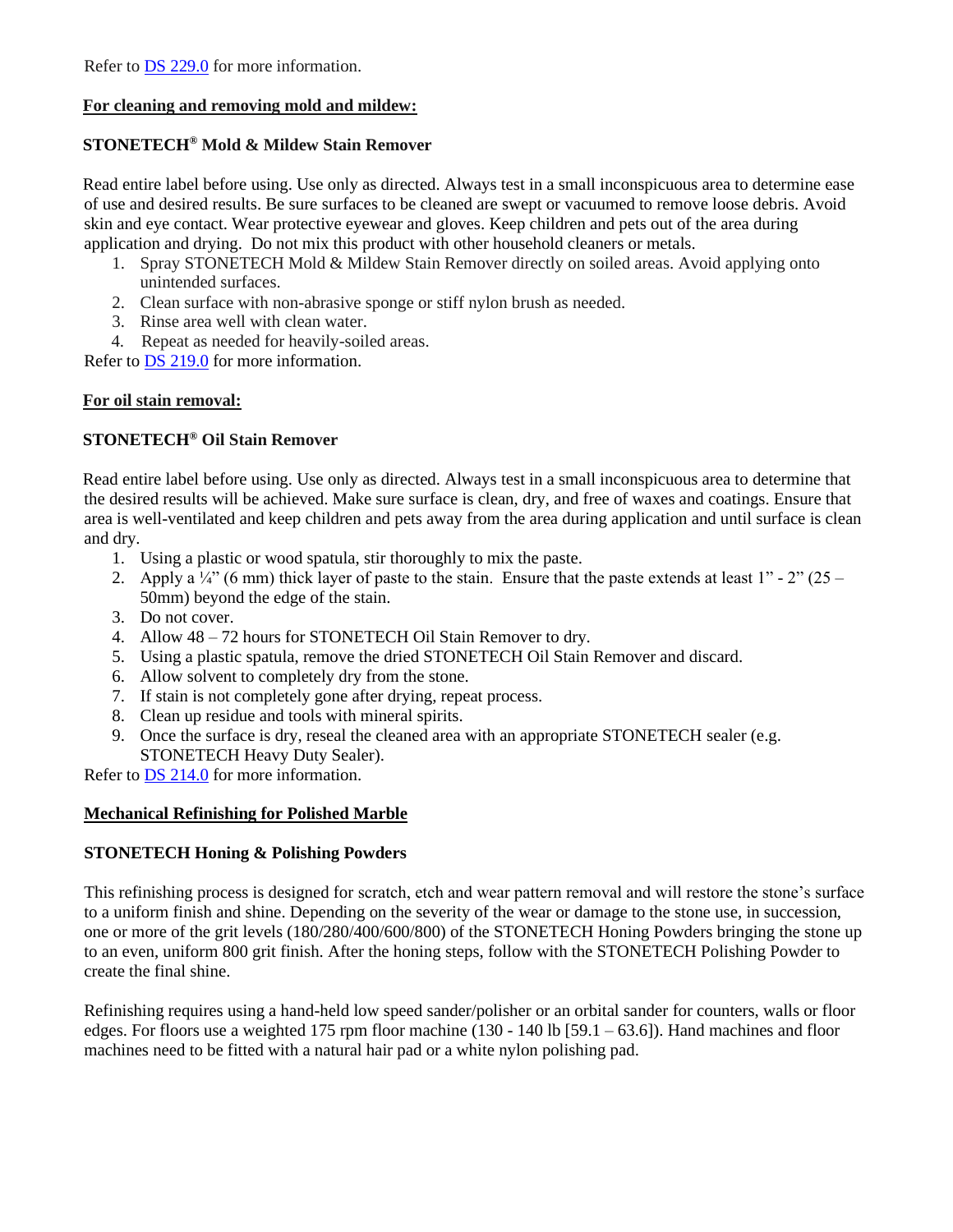Read entire label before using. Use only as directed. Always test in a small inconspicuous area to determine ease of application and desired results. Allow new grout installations to cure for a minimum of 72 hours prior to application. Make sure surface is clean, dry and free of waxes and coatings.

# **For refinishing to a polished finish:**

- 1. If surface is heavily soiled, pre-clean with STONETECH® KlenzAll™ Cleaner if needed.
- 2. Mask off and protect any baseboards or adjacent areas to avoid splashing and overspray onto surfaces not intended to be treated.
- 3. If you are using a variety of abrasive grits, ensure that the surface is well rinsed and a new pad is used for each changeover.
- 4. Apply approximately 1/2 cup (118 mL) STONETECH Honing Powder plus 1 cup (237 mL) clean water directly onto the stone surface.
- 5. Refinish using a hand orbital sander or weighted floor machine at 130-140 lbs. (59.1-63.6 kg). 175 rpm, fitted with a natural hair pad.
- 6. Keep compound wet while refinishing with plenty of water. Add STONETECH Honing Powder as needed.
- 7. Use successively higher numbered grits of STONETECH Honing Powder to close the face of the stone and follow with STONETECH Polishing Powder applied as in steps 5-10 above. Repeat as needed to achieve the desired level of shine.
- 8. Rinse well and use a wet vacuum or hot water extraction unit to remove all remaining compound.
- 9. Clean equipment with water.

10. Reseal polished area with an appropriate STONETECH sealer (e.g. STONETECH Heavy Duty Sealer). Refer to [DS 225.5](https://cdn.laticrete.com/~/media/product-documents/product-data-sheets/ds-2255.ashx) and DS [224.5](https://cdn.laticrete.com/~/media/product-documents/product-data-sheets/ds-2245.ashx) for more information.

# **SEALING AND PROTECTING:**

Polished marble is susceptible to staining from both oil and water-based materials and sealing will help protect the stone's appearance. The cement grouts used in marble tile installations will also be more stain resistant with the application of a penetrating sealer.

# **For natural looking protection for polished marble and grout installations:**

# **STONETECH Heavy Duty Sealer**

Read entire label before using. Use only as directed. Always test in a small inconspicuous area with a 24-hour cure time to determine ease of application and desired results. Allow new grout installations to cure for a minimum of 72 hours prior to application. Make sure surface is clean and free of waxes and coatings. STONETECH Heavy Duty Sealer may be applied to damp surfaces one hour after standing water has been removed. Surface temperature should be between 50°F - 80°F (10°C - 26°C). Ensure that the area is wellventilated during application and until the surface is dry. Keep children and pets out of the area until treated surface is dry.

- 1. Ensure cap is closed and sealed, and shake well before use.
- 2. Mask off surfaces not intended to be treated.
- 3. Liberally apply an even coat of STONETECH Heavy Duty Sealer using a paint pad, roller, brush or lowpressure sprayer.
- 4. Allow sealer to penetrate the surface for 10-15 minutes. During this time, keep the surface wet with sealer, adding more sealer as needed. DO NOT ALLOW SEALER TO COMPLETELY DRYON THE SURFACE.
- 5. Thoroughly wipe dry the entire surface with clean absorbent towels.
- 6. A second coat may be needed for porous, absorbent surfaces. If a second coat is required, it should be applied within 30-40 minutes from the initial application as directed in steps 3-5.
- 7. Should a sealer residue appear, rewet the impacted section of the surface with sealer. Agitate the surface with a white nylon scrubbing pad to loosen residue and wipe dry with a clean, absorbent towel.